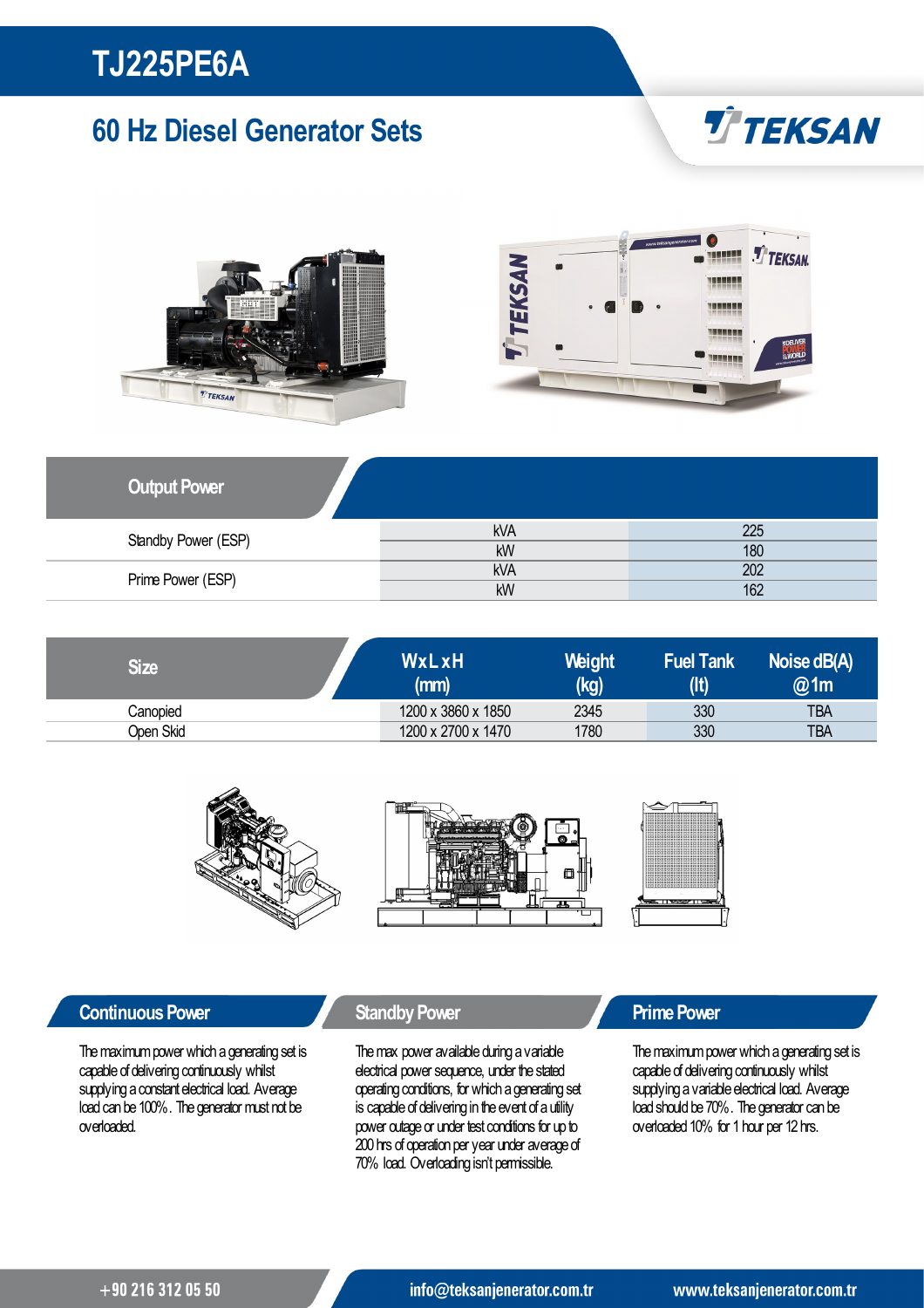## 60 Hz Diesel Generator Sets



Engine

| Manufacturer                       |               | <b>PERKINS</b>          |
|------------------------------------|---------------|-------------------------|
| Model                              |               | 1106A-70TAG3            |
| No of Cylinders                    |               | 6                       |
| <b>Cylinder Configuration</b>      |               | <b>INLINE</b>           |
| Displacement                       | It            | 7,01                    |
| <b>Bore</b>                        | mm            | 105                     |
| Stroke                             | <sub>mm</sub> | 135                     |
| Compression Ratio                  |               | 16, 1:1                 |
| Aspiration                         |               | TURBOCHARGE-INTERCOOLER |
| Governor Type                      |               | <b>MECHANIC</b>         |
| Cooling System                     |               | <b>WATER</b>            |
| <b>Coolant Capacity</b>            | lt            | 21                      |
| Lubrication Oil Capacity           | lt            | 16,5                    |
| <b>Electrical System</b>           | <b>VDC</b>    | 12                      |
| Speed / Frequency 60 Hz            | Hz            | 1801 rpm/60 Hz          |
| Engine Gross Power (Standby 60 Hz) | kW            | 199,7                   |
| Fuel Consumption 110 % 60 Hz       | lt/h          | <b>TBA</b>              |
| Fuel Consumption 100 % 60 Hz       | lt/h          | <b>TBA</b>              |
| Fuel Consumption 75 % 60 Hz        | lt/h          | <b>TBA</b>              |
| Fuel Consumption 50 % 60 Hz        | lt/h          | <b>TBA</b>              |
| Exhaust Outlet Temperature 60 Hz   | $^{\circ}C$   | 576                     |
| Exhaust Gas Flow 60 Hz             | m3/dk         | 22,66                   |
| Combustion Air Flow 60 Hz          | m3/dk         | 8,09                    |
| Cooling Air Flow 60 Hz             | m3/dk         | 182                     |
|                                    |               |                         |

| Manufacturer                      |            | <b>MARELLI</b>                                                                   |  |
|-----------------------------------|------------|----------------------------------------------------------------------------------|--|
| Model                             |            | <b>MJB250LA4</b>                                                                 |  |
| No of Phases                      |            | 3                                                                                |  |
| Power Factor                      |            | 0,8                                                                              |  |
| No of Bearings                    |            | <b>SINGLE</b>                                                                    |  |
| No of Poles                       |            | 4                                                                                |  |
| No of Leads                       |            | 12                                                                               |  |
| Voltage Regulation (Steady State) |            | $\pm$ %0,5 [In Steady State, Speed from $(-\% 2)$<br>to $(+\%5)$ and CosØ=0,8-1] |  |
| <b>Insulation Class</b>           |            | Н                                                                                |  |
| Degree of Protection              |            | <b>IP 23</b>                                                                     |  |
| <b>Excitation System</b>          |            | AVR (Automatic Voltage Regulator),<br><b>Brushless</b>                           |  |
| Connection Type                   |            | <b>STAR</b>                                                                      |  |
| Total Harmonic Content (No Load)  |            | $<\frac{9}{2}$                                                                   |  |
| Frequency                         | Hz         | 60                                                                               |  |
| Voltage Output 60 Hz              | <b>VAC</b> | 277 / 480                                                                        |  |
| Rated Power (Standby) 480_60 Hz   |            | 295                                                                              |  |
| Efficiency (4/4_480 V_60 Hz)      |            | 93,9                                                                             |  |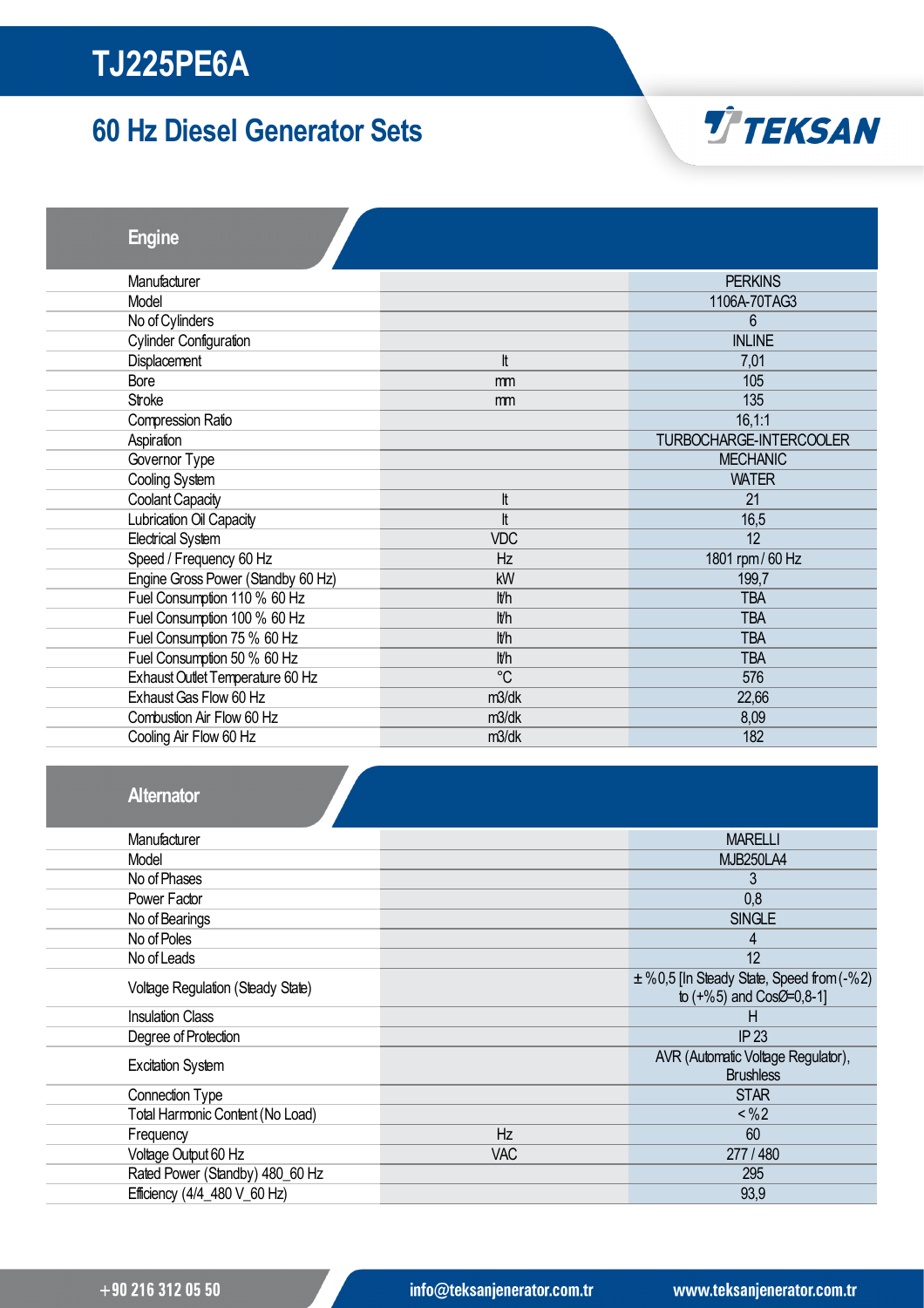# 60 Hz Diesel Generator Sets

# **TTEKSAN**

### Standard Equipments

### **Engine**

In Teksan generator sets, leading engine brands that have state of the art technology and have compliance with ISO 8528, ISO 3046, BS 5514, DIN 6271 standarts, are being used. These engines with low fuel consumption, provide accurate speed setting and order, mount to the fuel pump, also have mechanic or electronic type governors.

### **Alternator**

In products Teksan produced, leading alternator brands of the world that have state of the art technology, high quality, productivity and durability, are being used. All alternators, which pass necessary test process and found appropriate according to EC 60034-1; CEI EN 60034-1; BS 4999- 5000; VDE 0530, NF 51- 100,111; OVE M-10, NEMA MG 1.22. standarts, have bearing system that does not need maintenance, with electronic type voltage regulator providing voltage setting.

#### Control Panel

Standard control panel, that is used in Teksan generator sets, ensures comfortable and safe usage. All measured and statistical parameters, operating modes, notice and alarms and condition of generator, are monitored easily from the control panel. On the front of the panel's metal body has electronic control module and the emergency stop button and the panel's metal body is made of steel sheet and is painted with electrostatic powder paint.

Teksan offers panel design and solutions that comply with special requirements of customers as well as quality standard panels.

### Chassisand Fuel Tank

Chassis is manufactured from steel that has features and durability for carrying burden of generator set. Thanks to its rigid structural design and anti-vibration mounts, it reduces vibration level to minimum. All chassis contain lifting lugs. Apart from chassises that are produce by Teksan, special solutions that design in accordance with customer desires, make transportation and positioning easier.

In less than 1600 kVA power generator sets, fuel tank is produced integratedly to the chassis. In more than 1600 kVA power generator sets, rectangular type fuel tank is provided with generator set seperately. In all types of fuel tank have its level and indicator.

### Cooling System

System, that consists of quality industrial - type radiator, expansion tank and cooler fan, keeps the temprature of generator set's equipments constant at a proper level.



### Canopy Features

**TEKSAN** Standard Canopies' default features are as follows;

- Compatible with 2000/14/EC directives, certified noise emission level,
- 2 or 4 points transport possibility according to cabin size,
- Hidden exhaust inside the canopy,
- Emergency stop button located on the canopy,
- **■** Improved air suction channel to ensure homogenous cooling in the canopy,
- Radiator air outlet and exhaust with designed towards above,
- $\blacksquare$  Lid on cab that provides to be filled up water and antifreeze easily to the radiator,
- Amplified paint system against corrosion and rust,
- **■** Improved performance in terms of sound insulation,
- Demounted parts that make transportation and maintenance easier,

As well as the standard range of canopies, TEKSAN can also design tailormade canopies with specific sound level or size upon customer requests.

### Optional Equipments

Some Optional Equipments that Teksan provides with Generator Sets;

- Medium voltage alternator,
- Remote radiator applications,
- Automatic fuel filling system,
- Fuel tank, oil pan, dashboard, alternator, coil heaters,
- Alternator with double AVR and PMG,
- Synchronization systems,
- The generator output breaker,
- Grid-generator transfer switches,
- Accordance with the specific volume of demand-insulated cabins,
- Seismic solutions,
- Trailer,
- Remote monitoring.